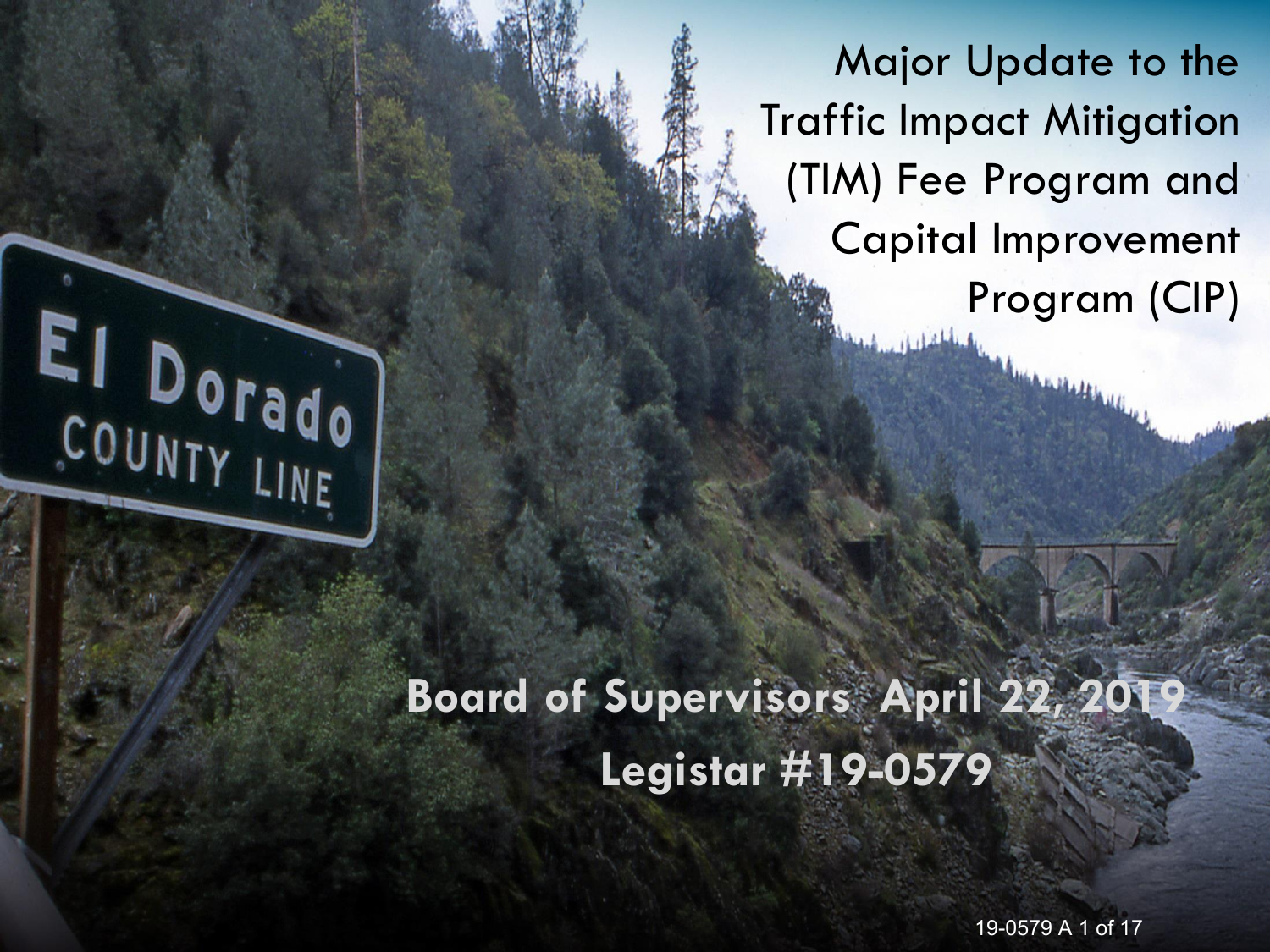

Relationship between the Traffic Impact Mitigation (TIM) Fee Program and the Capital Improvement Program (CIP)

Background/History of the TIM Fee Program

Next Steps

Recommendation

19-0579 A 2 of 17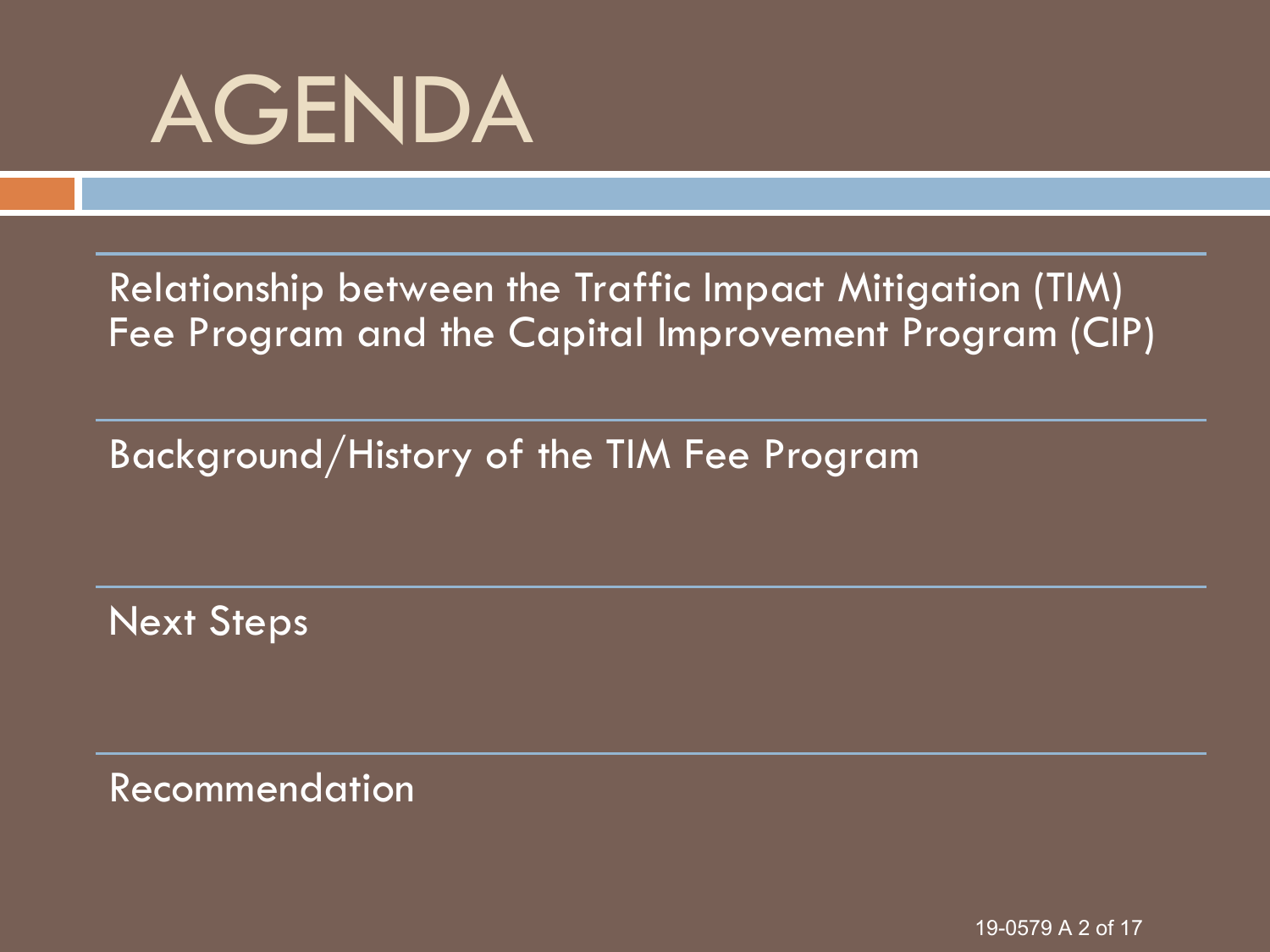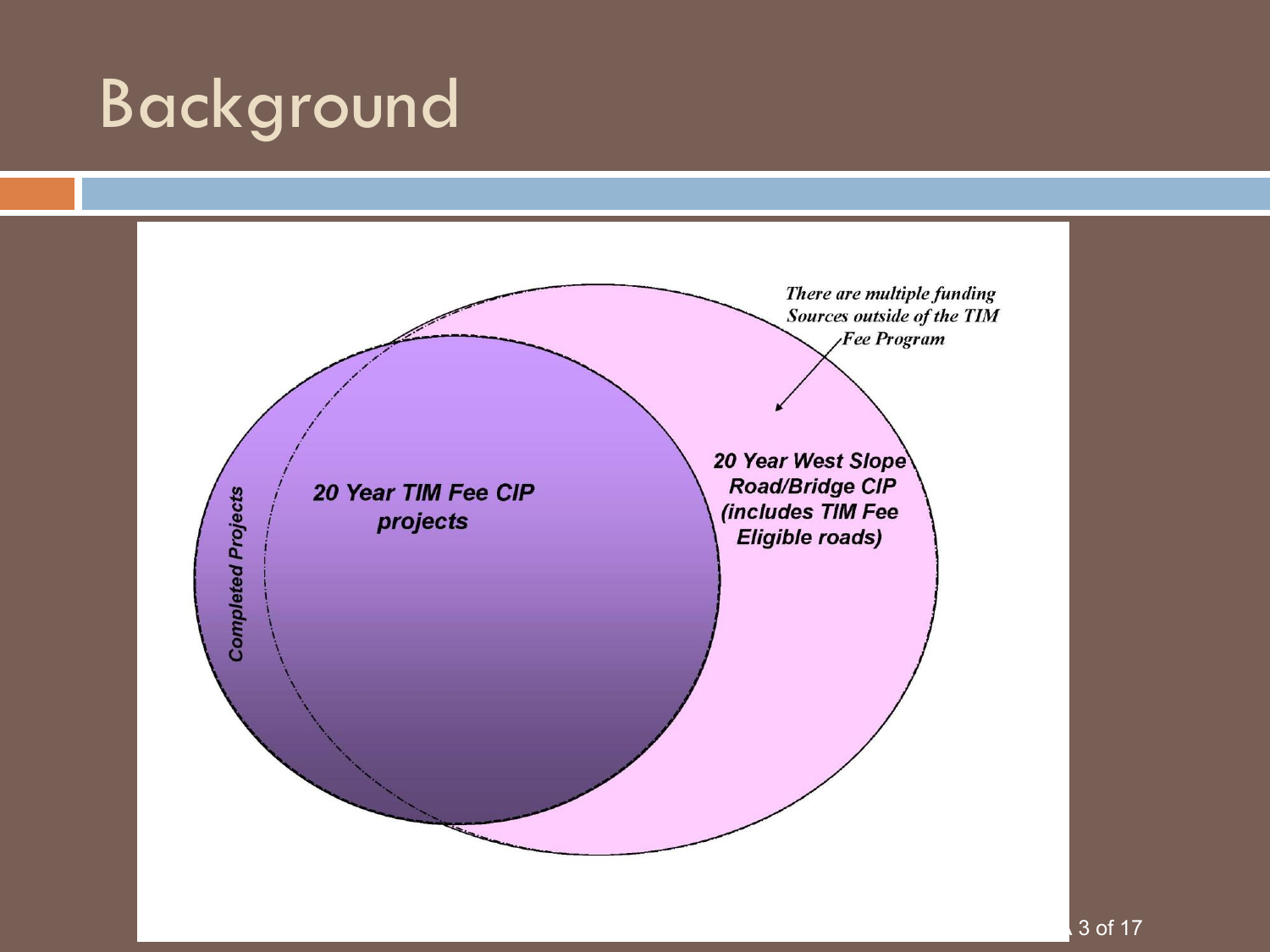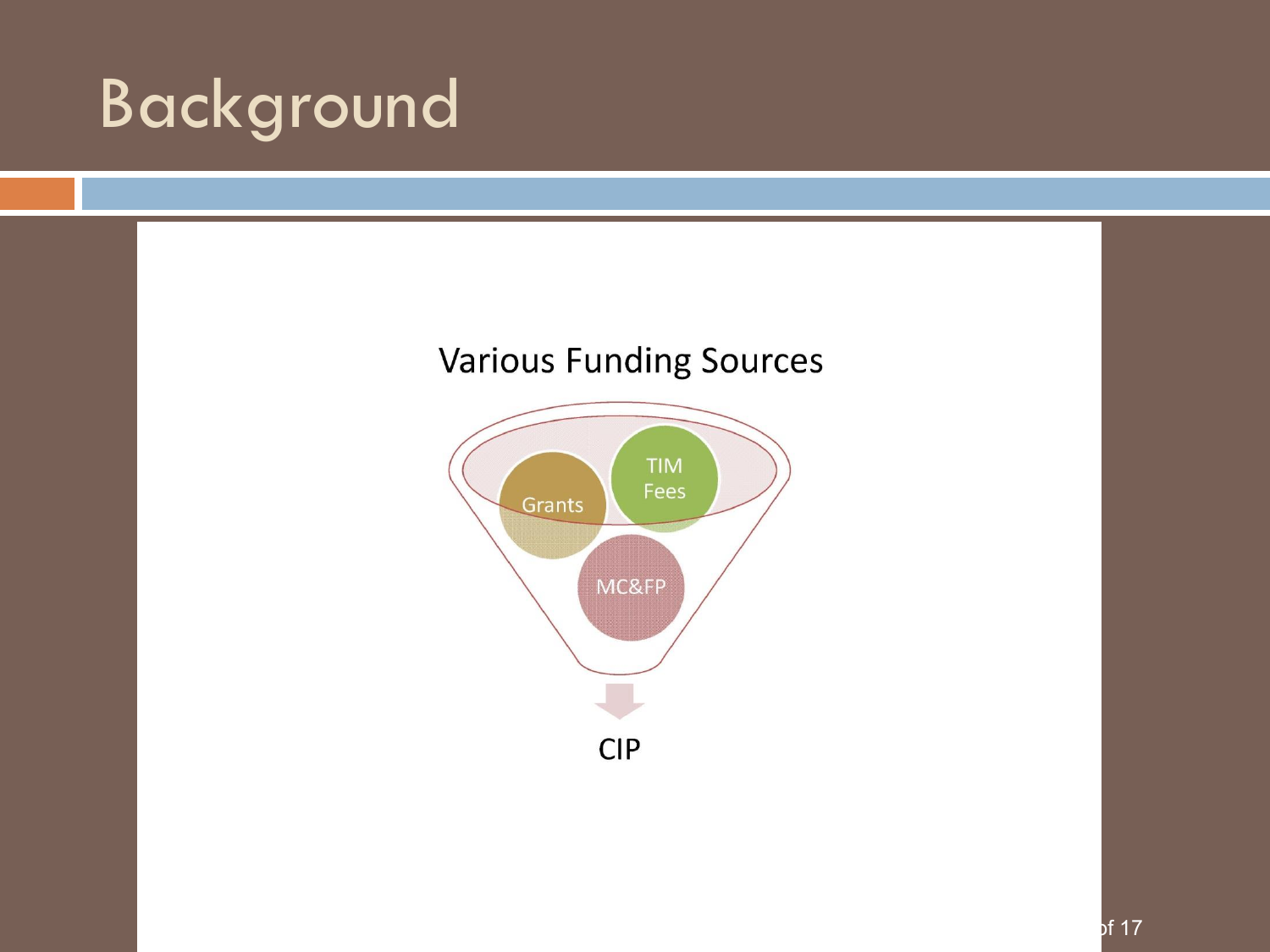□ The Major Update will include the CIP and the TIM Fee Program. This presentation will address primarily the TIM Fee Component.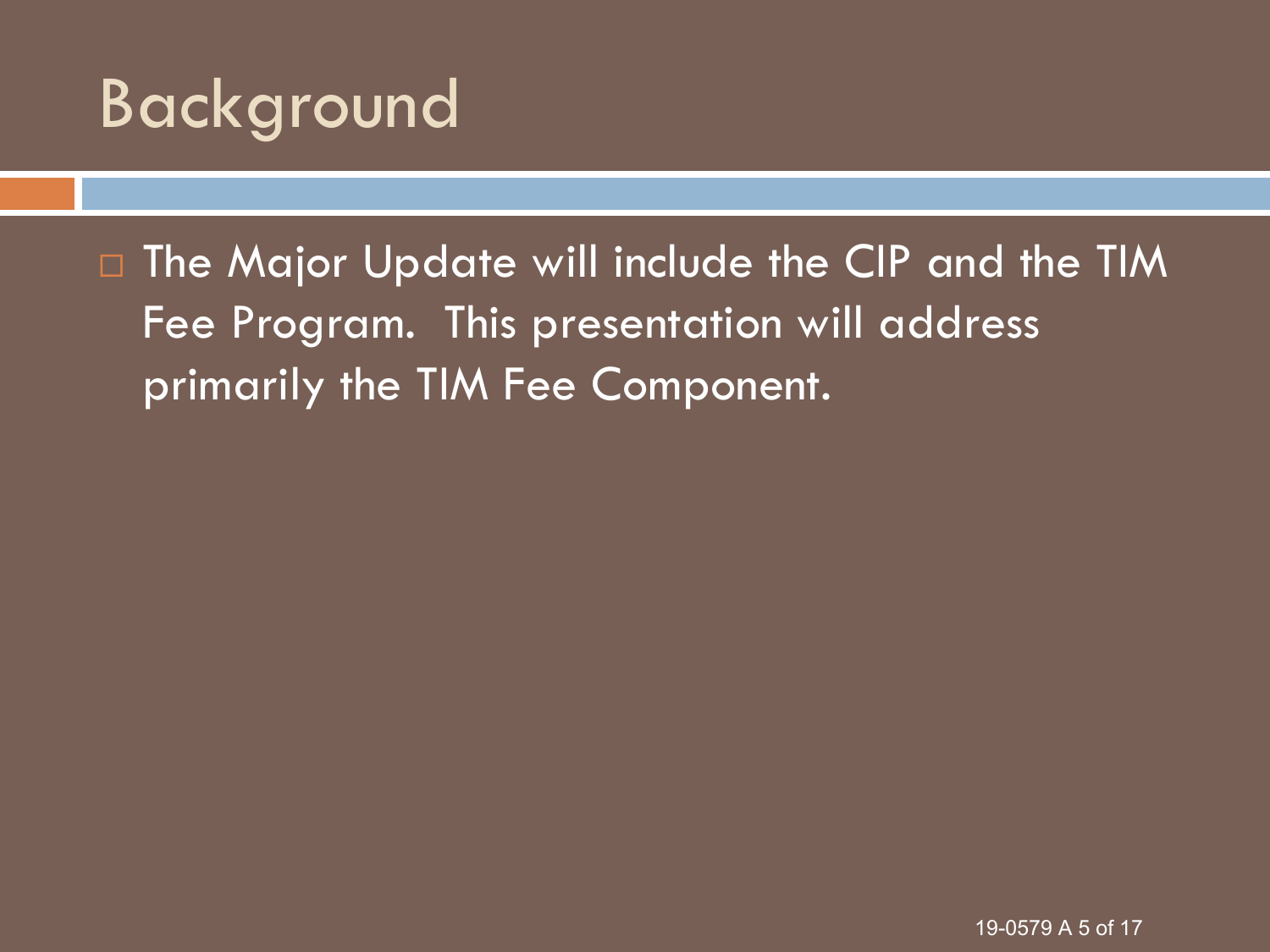## The TIM Fee programs are mandated by the County's General Plan.

Policy TC-Xb(B) - At least every five years, prepare a TIM Fee Program specifying roadway improvements to be completed within the next 20 years to ensure compliance with all applicable level of service and other standards in this plan.

Policy TC-Xc – Developer paid traffic impact fees combined with any other available funds shall fully pay for building all necessary road capacity improvements to fully offset and mitigate all direct and cumulative traffic impacts from new development.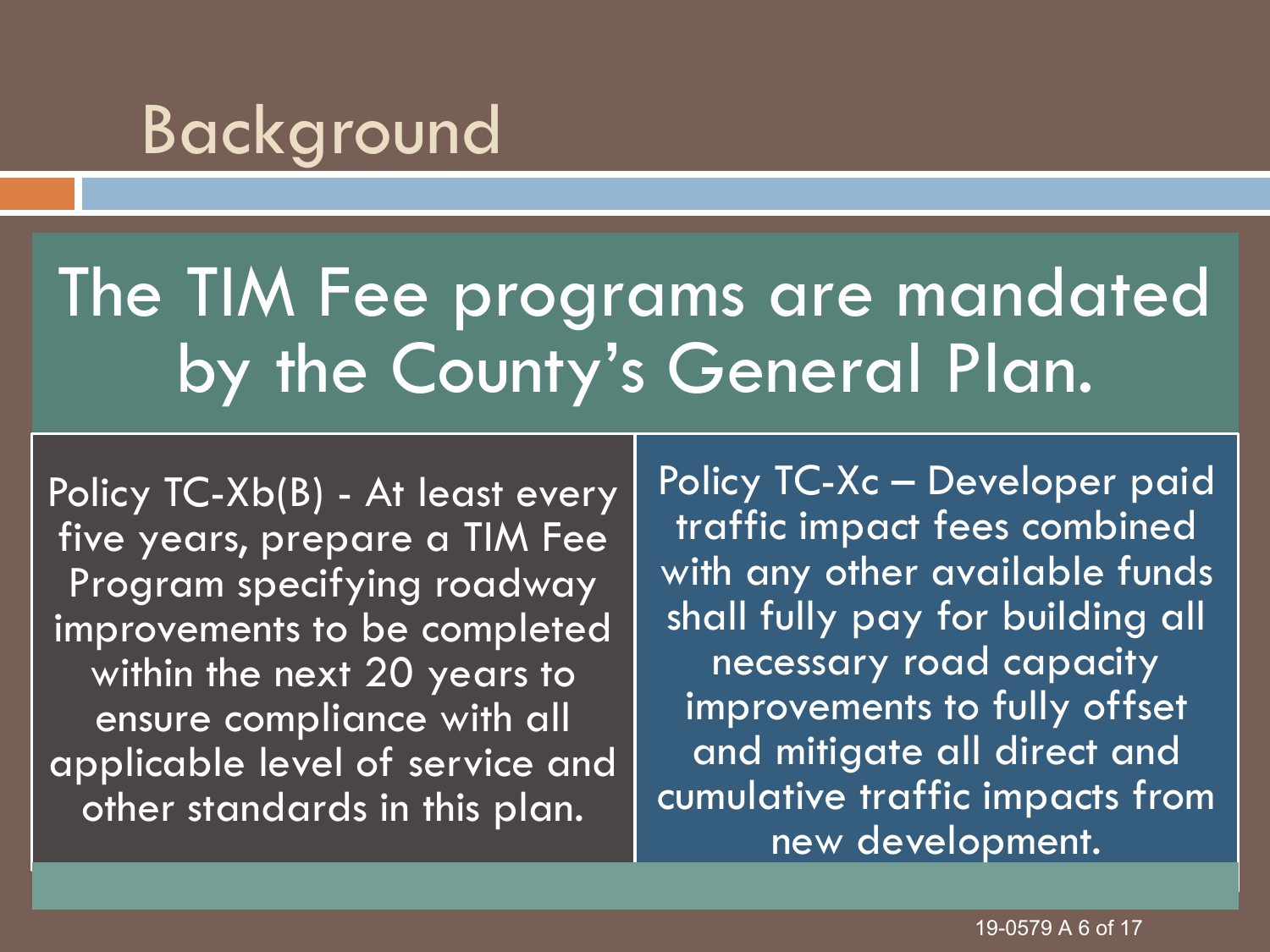2016 Measure E Implementation Statement 3 – All 2004 General Plan Traffic Impact Mitigation Fees for all projects shall be paid at the building permit stage.

General Plan Implementation Measure TC-B – Revise and adopt traffic impact fee program(s) for unincorporated areas of the county and adopt additional funding mechanisms necessary to ensure that improvements contained in the fee programs are fully funded and capable of being implemented concurrently with new development as defined by Policy TC-Xf.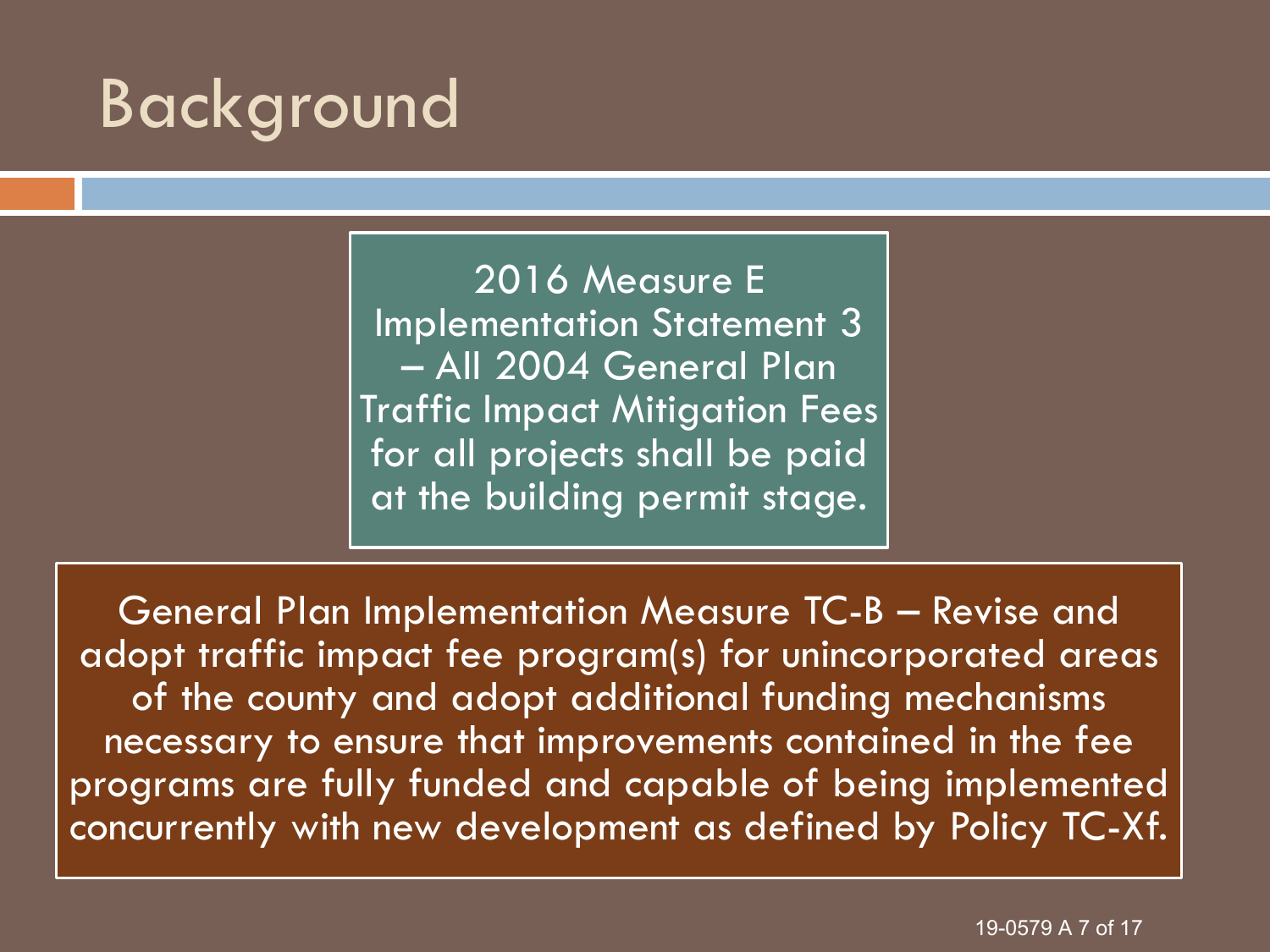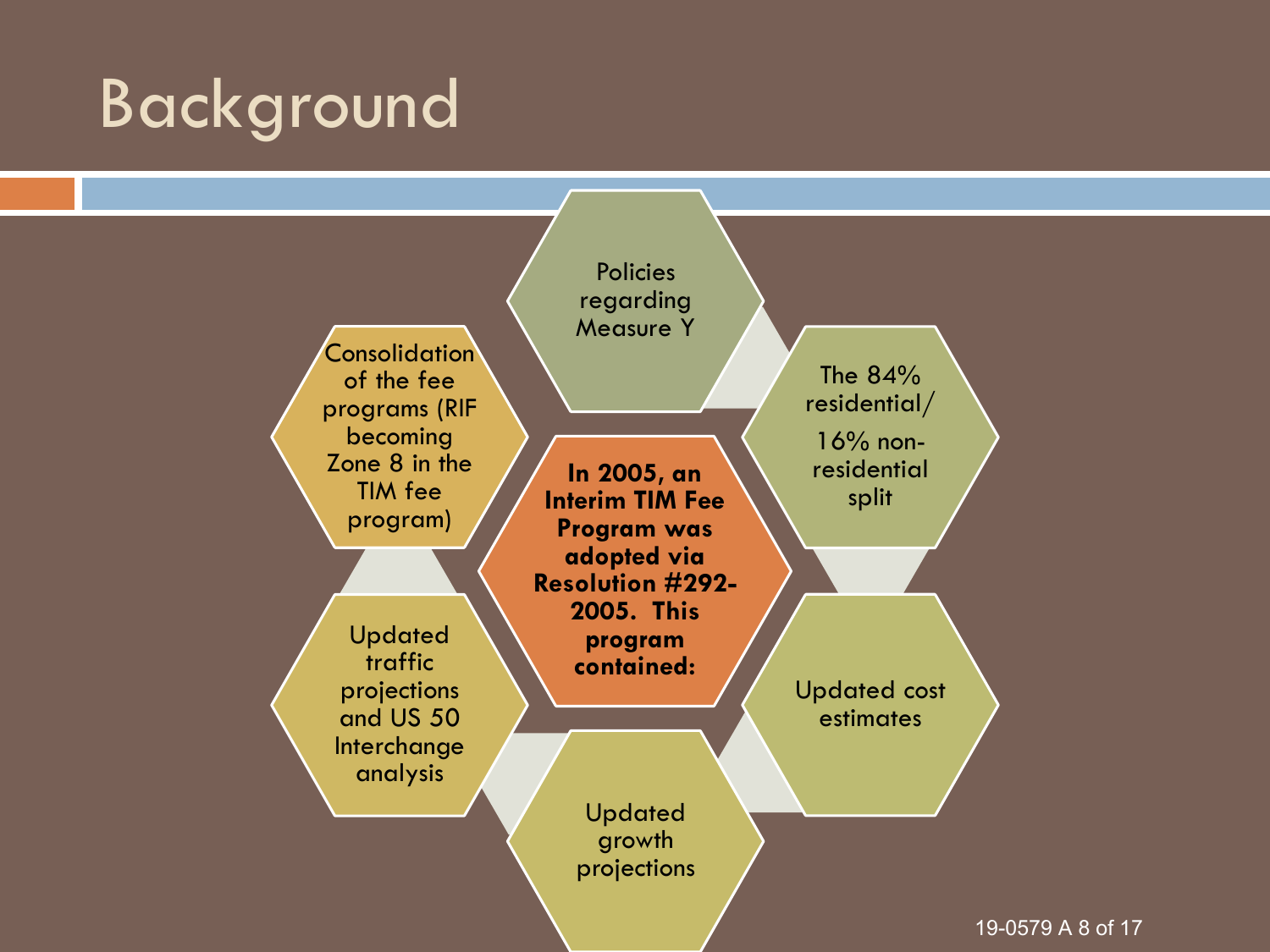Residential projects pay a higher share of TIM fees resulting in lower cost for nonresidential development

Economic & Planning Systems (EPS) reported that substantial portions (65%) of the non-residential uses are directly attributable to growth in the county's population or residential growth

Those non-residential trips are applied to the residential growth which results in the new residential growth allocated approximately 84% of the total costs, and the remaining 16% allocated to non-residential growth

This allocation has been essentially applied to the TIM Fee programs since 2005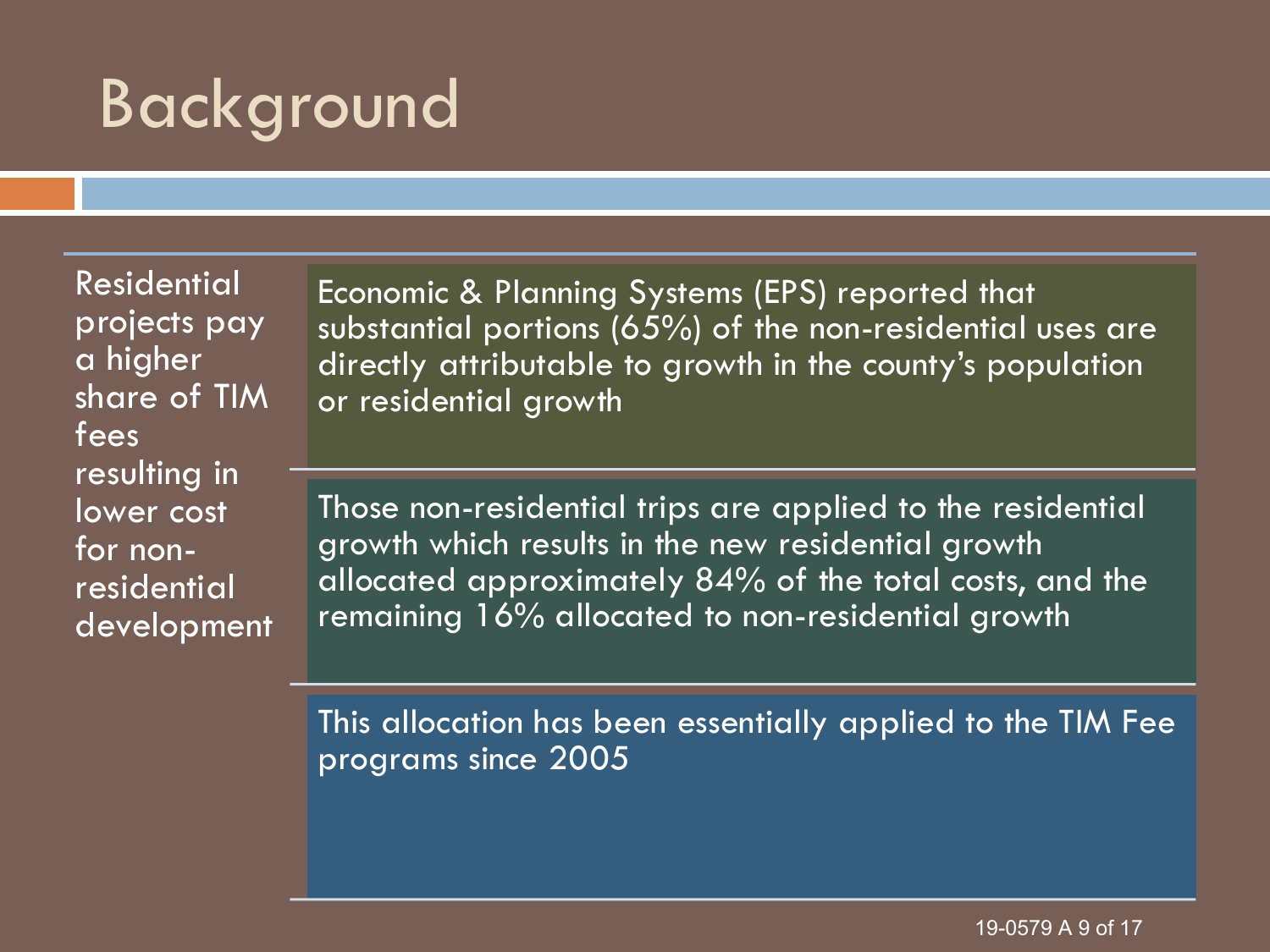The County has assumed approximately 25% of the TIM Fee costs will be paid through grant funding, to comply with the General Plan requirement that the TIM Fee program be fully funded, without additional costs to residential and non-residential developers.

To promote commercial development, the County allocates more than \$25 million in grant funding to offset the costs of non-residential development. For example, if this was not applied to general commercial development, the costs would increase from \$8.70/sq. foot to \$14.98/sq. foot in Zone 8 (El Dorado Hills).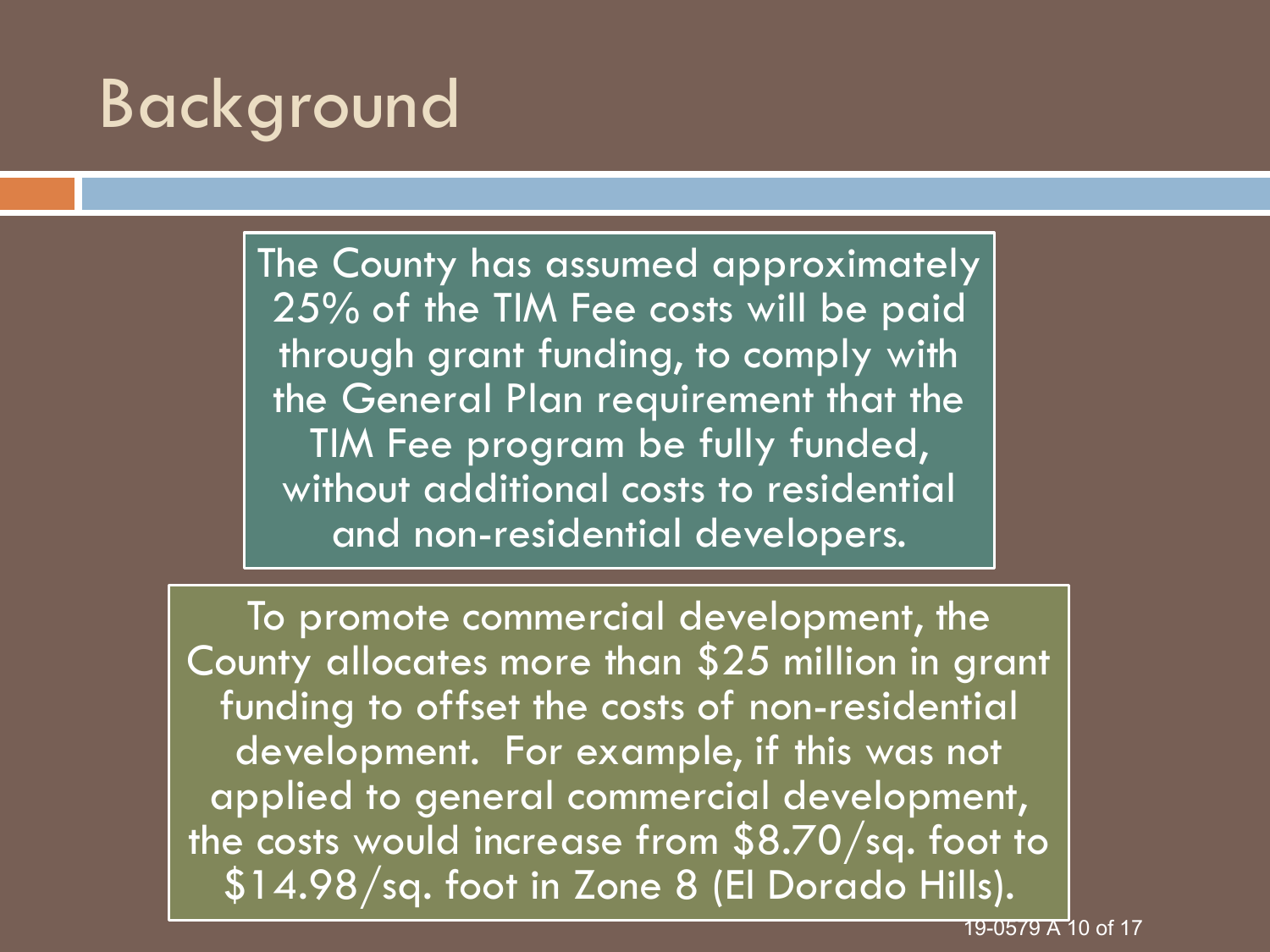# Grant Funding Detail

| Table 20: Federal, State & Local Grant Funding Summary                                                                                                 |    |            |               |               |       |            |  |  |
|--------------------------------------------------------------------------------------------------------------------------------------------------------|----|------------|---------------|---------------|-------|------------|--|--|
|                                                                                                                                                        |    | Amount     |               |               | Share |            |  |  |
| <b>Allocation of Grant Funding</b>                                                                                                                     |    |            |               |               |       |            |  |  |
| Total Federal, State & Local Grant Funding (Table 12) <sup>1</sup>                                                                                     |    |            | \$187,530,000 |               | 100%  |            |  |  |
| TIM Fee Program Allocation                                                                                                                             |    |            |               |               |       |            |  |  |
| External Trip Share (Table 11)                                                                                                                         | \$ | 99,260,000 |               |               | 53%   |            |  |  |
| Affordable Housing Subsidy <sup>2</sup>                                                                                                                |    | 17,700,000 |               |               | 9%    |            |  |  |
| <b>Nonresidential Offset</b>                                                                                                                           |    |            |               |               |       |            |  |  |
| Hwy. 50 TIM Fee (Table 14)                                                                                                                             | \$ | 10,490,000 |               |               | 6%    |            |  |  |
| Local TIM Fee (Table 15)                                                                                                                               |    | 14,500,000 |               |               | 8%    |            |  |  |
| Subtotal                                                                                                                                               | \$ | 24,990,000 |               |               | 13%   |            |  |  |
| <b>Total TIM Fee Program Allocation</b>                                                                                                                |    |            |               | 141,950,000   |       | <u>76%</u> |  |  |
| Net Available Grant Funding After TIM Fee CIP Allocation                                                                                               |    | \$         | 45,580,000    |               | 24%   |            |  |  |
| <b>Grant Funding Share of TIM Fee Program Costs</b>                                                                                                    |    |            |               |               |       |            |  |  |
| Total TIM Fee Program Costs (Table 9)                                                                                                                  |    |            |               | \$450,950,000 |       |            |  |  |
| Allocation of Federal, State & Local Grant Funding                                                                                                     |    |            |               | 141,950,000   |       |            |  |  |
| <b>Grant Funding Share of TIM Fee Program Costs</b>                                                                                                    |    |            |               | 31%           |       |            |  |  |
| Excludes grant funding sources that are restricted to uses that do not overlap with TIM Fee Program projects.                                          |    |            |               |               |       |            |  |  |
| Affordable housing subsidy used to fully offset TIM Fees on affordable housing and is based on 20-year estimate<br>of future affordable housing units. |    |            |               |               |       |            |  |  |
| Source: Tables 9, 11, 12, 14 and 15.                                                                                                                   |    |            |               |               |       |            |  |  |

19-0579 A 11 of 17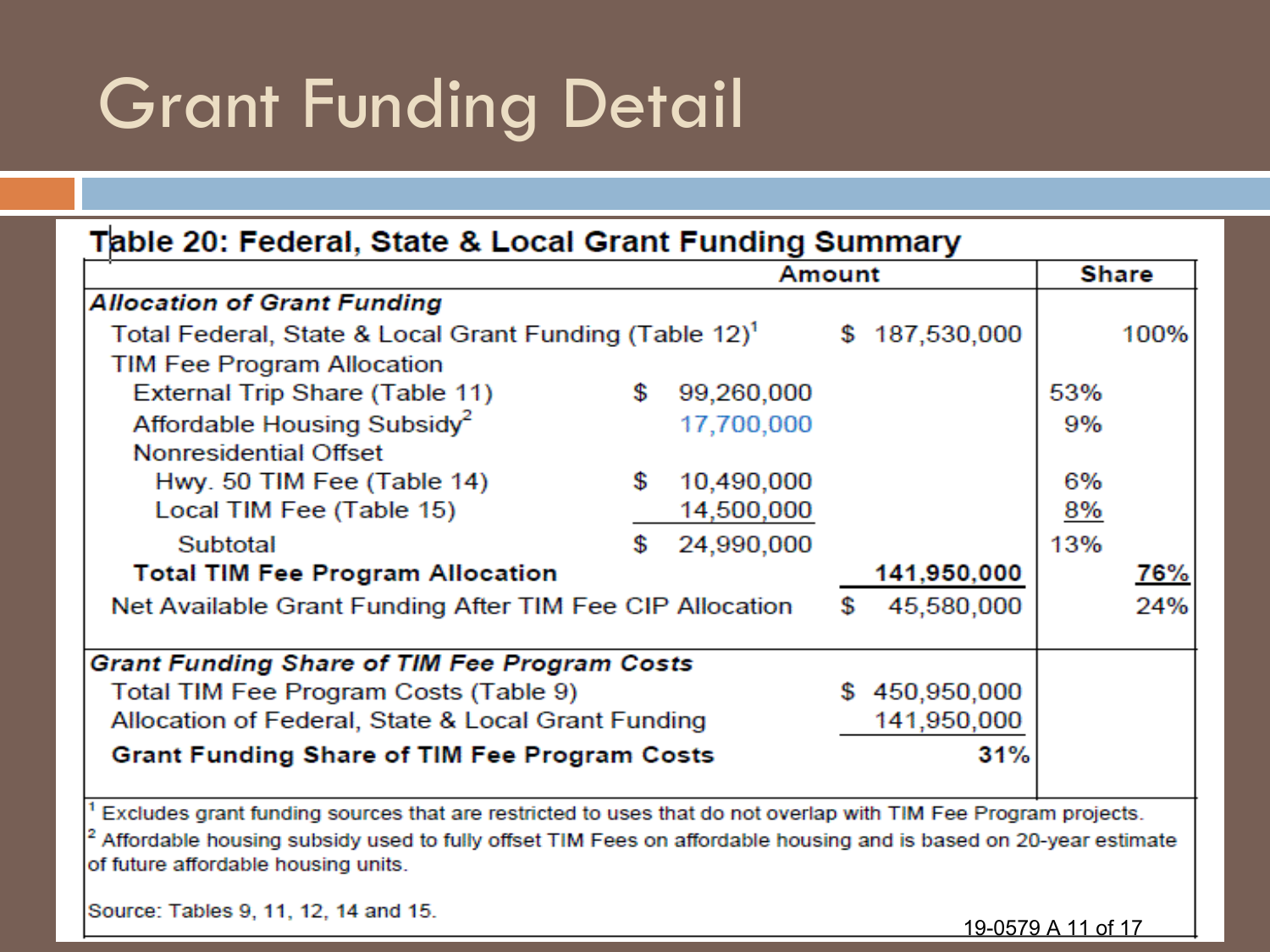#### Comparison of TIM Fee Rates With Neighboring Jurisdictions (August 2018)

|                                    | <b>El Dorado</b><br><b>County TIM Fee</b><br>Zone 8 $(EDH)^1$ | <b>City of Folsom</b><br><b>Road Fees</b><br>(North of US $50$ ) <sup>2</sup> | <b>City of Folsom</b><br><b>Road Fees</b><br>(South of US 50) <sup>3</sup> | <b>City of Rancho</b><br>Cordova <sup>4</sup><br>(Area 2) | <b>Placer County</b><br><b>Traffic Fee<sup>5</sup></b><br>(Granite Bay) |
|------------------------------------|---------------------------------------------------------------|-------------------------------------------------------------------------------|----------------------------------------------------------------------------|-----------------------------------------------------------|-------------------------------------------------------------------------|
| General Commercial (per sq. ft.)   | \$8.70                                                        | \$11.67                                                                       | \$17.32                                                                    | \$12.32                                                   | \$11.02                                                                 |
| Office (per sq. ft.)               | \$5.63                                                        | \$5.08                                                                        | \$12.32                                                                    | \$9.43                                                    | \$20.31                                                                 |
| Industrial (per sq. ft.)           | \$3.92                                                        | \$5.08                                                                        | \$12.32                                                                    | \$4.80                                                    | \$6.59                                                                  |
| <b>Single Family Dwelling Unit</b> | \$29,384                                                      | \$7,774                                                                       | \$11,968                                                                   | \$16,742                                                  | \$7,242                                                                 |

**<sup>1</sup>2018 Minor Technical Update – Effective Date 8/27/18; Zone 8 (EDH) has the highest fees, Zone 1 (East County) is the lowest (General Commercial - \$1.31 per sf, Office - \$0.85 per sf, Industrial - \$0.59 per sf, Single Family DU - \$4,439)** 

**<sup>2</sup>City of Folsom Road Fees (https://www.folsom.ca.us/community/fees\_(planning\_permit\_plan\_check\_impact).asp)** 

**<sup>3</sup>City of Folsom Specific Plan Infrastructure Fees – On & Off Site Roadways** 

**(https://www.folsom.ca.us/community/fees\_(planning\_permit\_plan\_check\_impact).asp)**

**<sup>4</sup>City of Rancho Cordova – Updated Fees January 1, 2018; Area 1 is In-fill (Gen. Comm. - \$9.52 per sf, Office - \$9.32 per sf, Industrial - \$4.80 per sf, Single Family DU - \$10,134), Area 2 is New Development** 

**<sup>5</sup>Placer County Countywide Traffic Fee Program Schedule, 2018; Granite Bay has the highest fees; Foresthill (Non-Residential) is the lowest (Gen. Comm. - \$3.85 per sf, Office - \$7.09 per sf, Industrial - \$2.30 per sf). Values are converted to per square foot value. https://www.placer.ca.gov/1741/Traffic-Impact-Fee-rogram**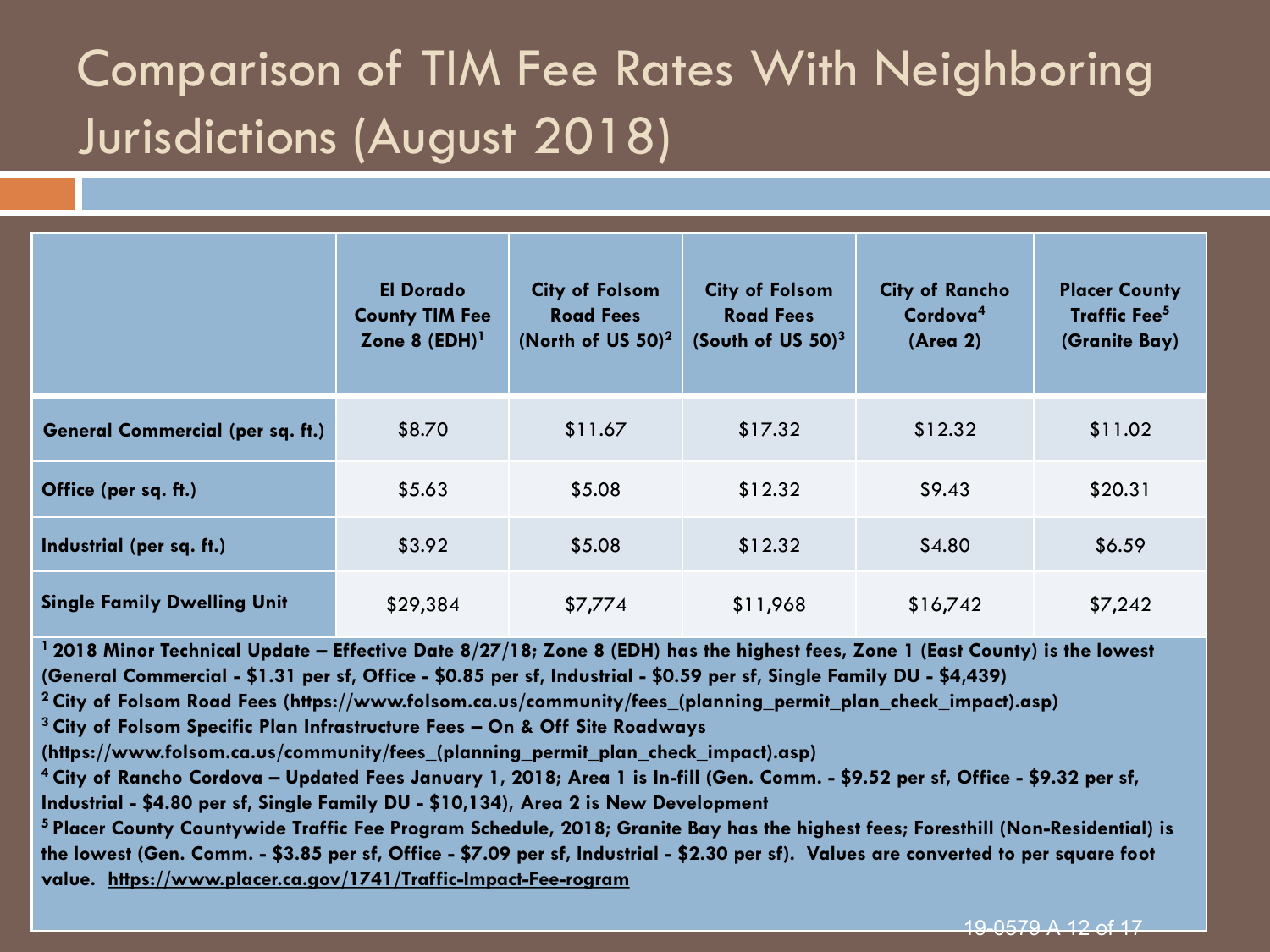The last Major Update to CIP and TIM Fee Program was completed in December of 2016 An annual update for costs was done in December 2017 A technical update was completed in June of 2018 to address General Plan Policy TC-Xd, "…Level of Service will be defined in the latest edition of the Highway Capacity Manual and calculated using the methodologies contained in that manual." An annual update for costs is scheduled for Board consideration in May of 2019

19-0579 A 13 of 17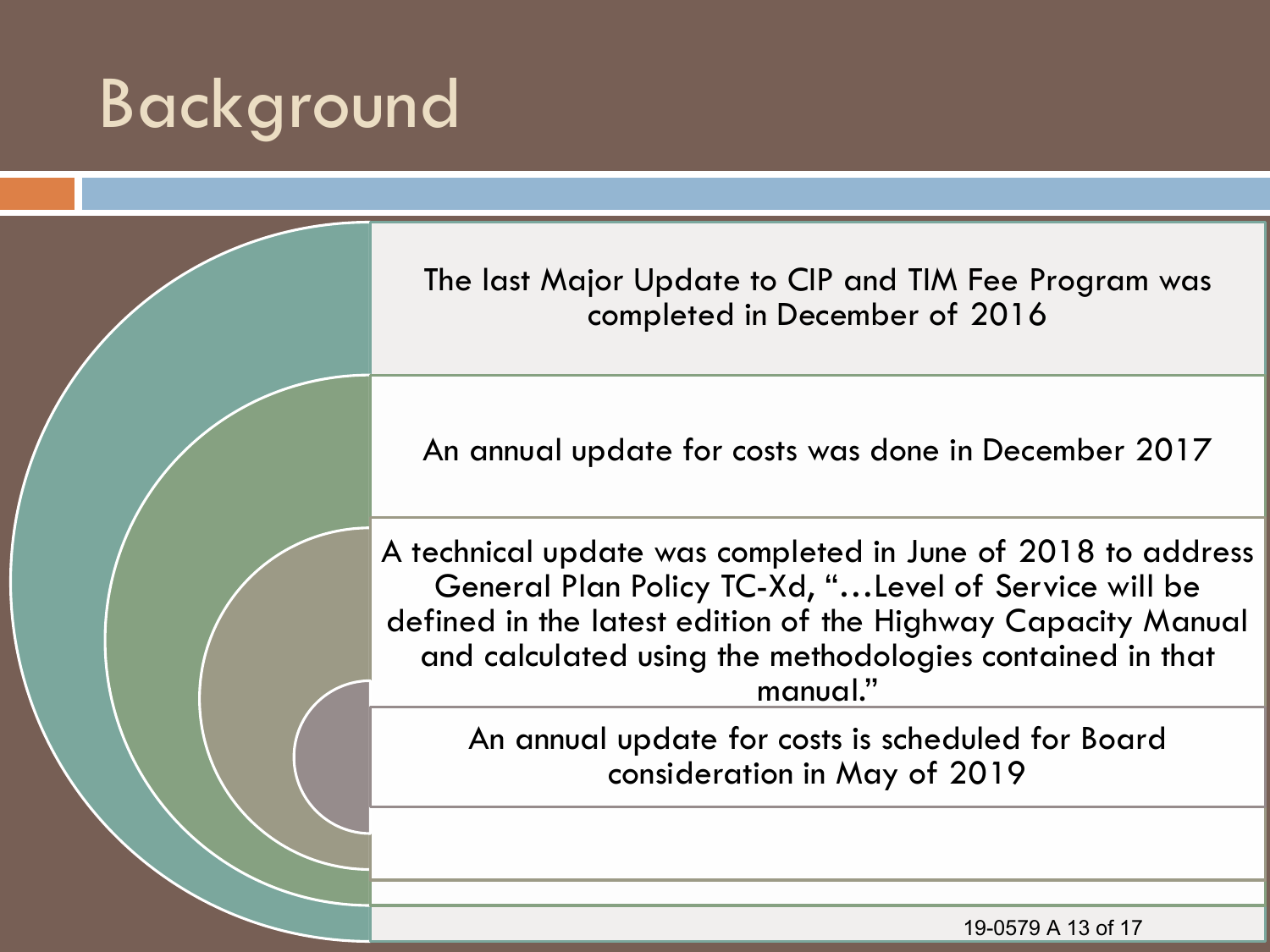#### Next Steps for a Major Update

Update the Long Range Planning work matrix to re-prioritize this task from a priority 2 to priority 1

Update the 20-year land use projections – hire an Economic Planning consultant to work with Long Range Planning to determine projections

Board approves new growth projection

Update the Travel Demand Model to reflect the new land use projections, perform the level of service analysis and run the select link analysis – hire a Transportation Consultant working with Long Range Planning

Update the Nexus Study – hire an Economic Planning consultant to work with Long Range Planning and Administration and Finance to prepare the update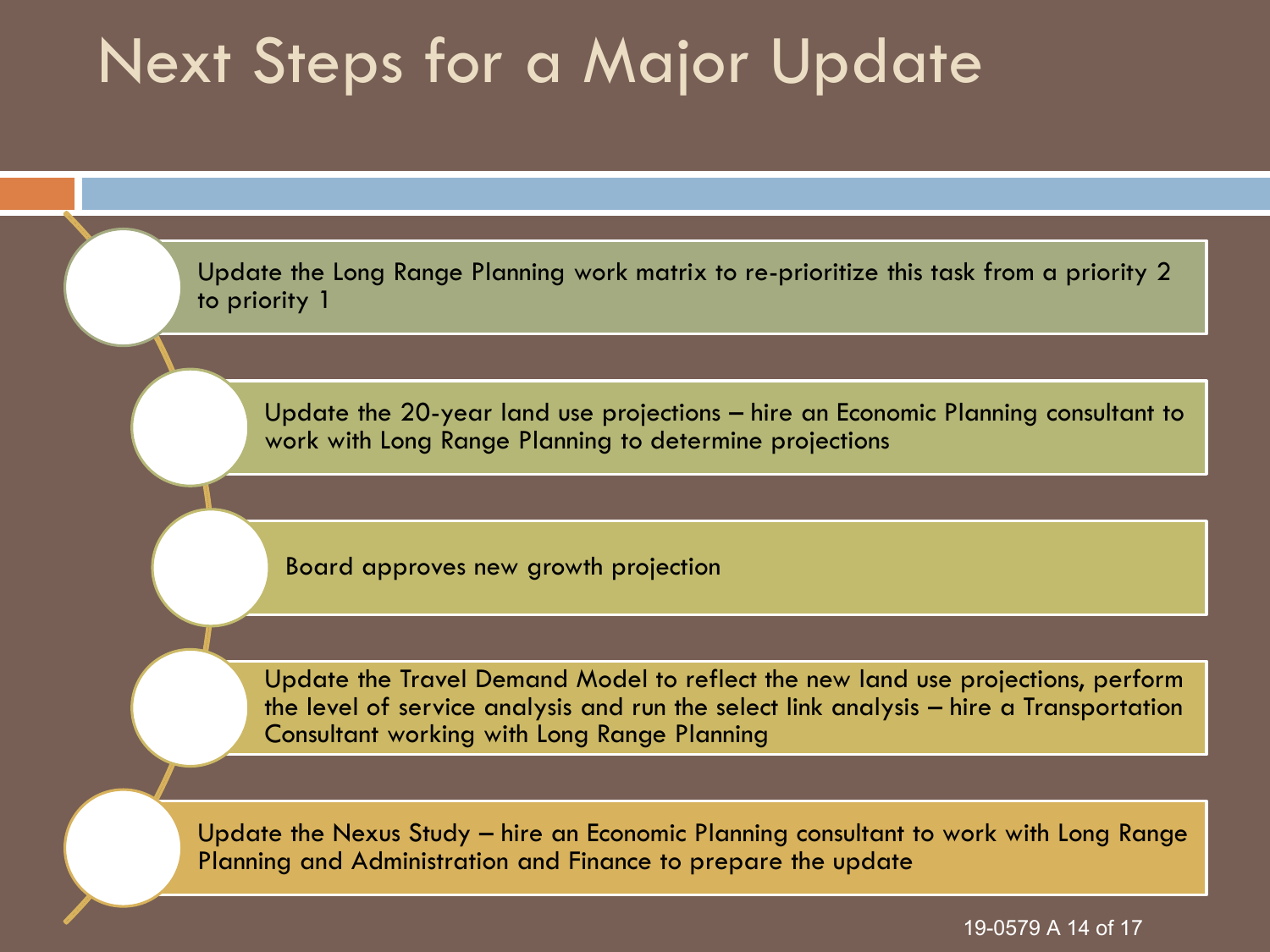#### Next Steps

# Depending on the results of the analysis:

A Supplemental EIR may be required – hire an Environmental Consultant to work with DOT to produce the appropriate CEQA document

A General Plan Transportation and Circulation Element Amendment may be required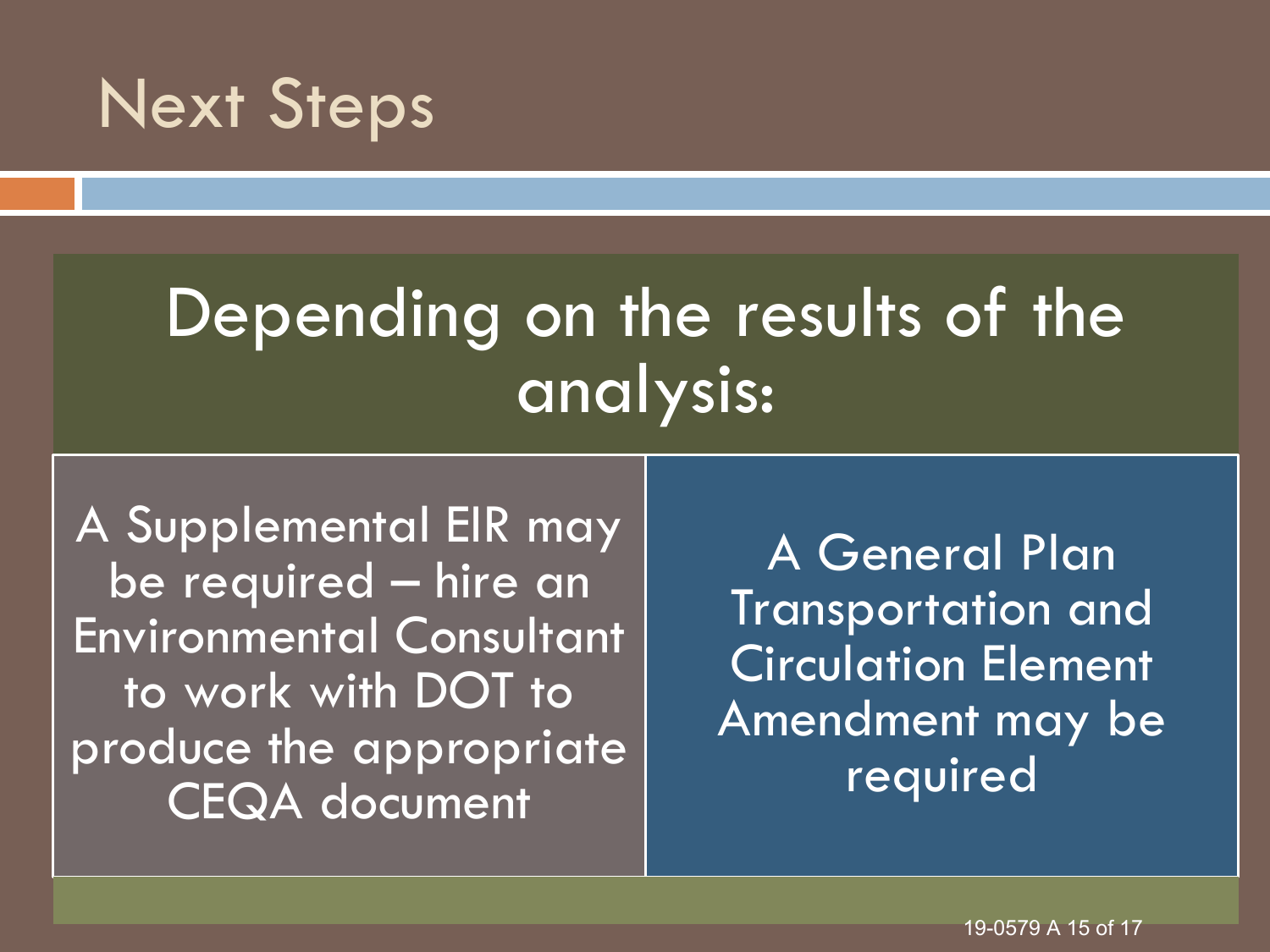### Next Steps

 $\Box$  Each of the steps actually encompass many intermediate steps Approximately 2 year process – not including an environmental document or General Plan Amendment